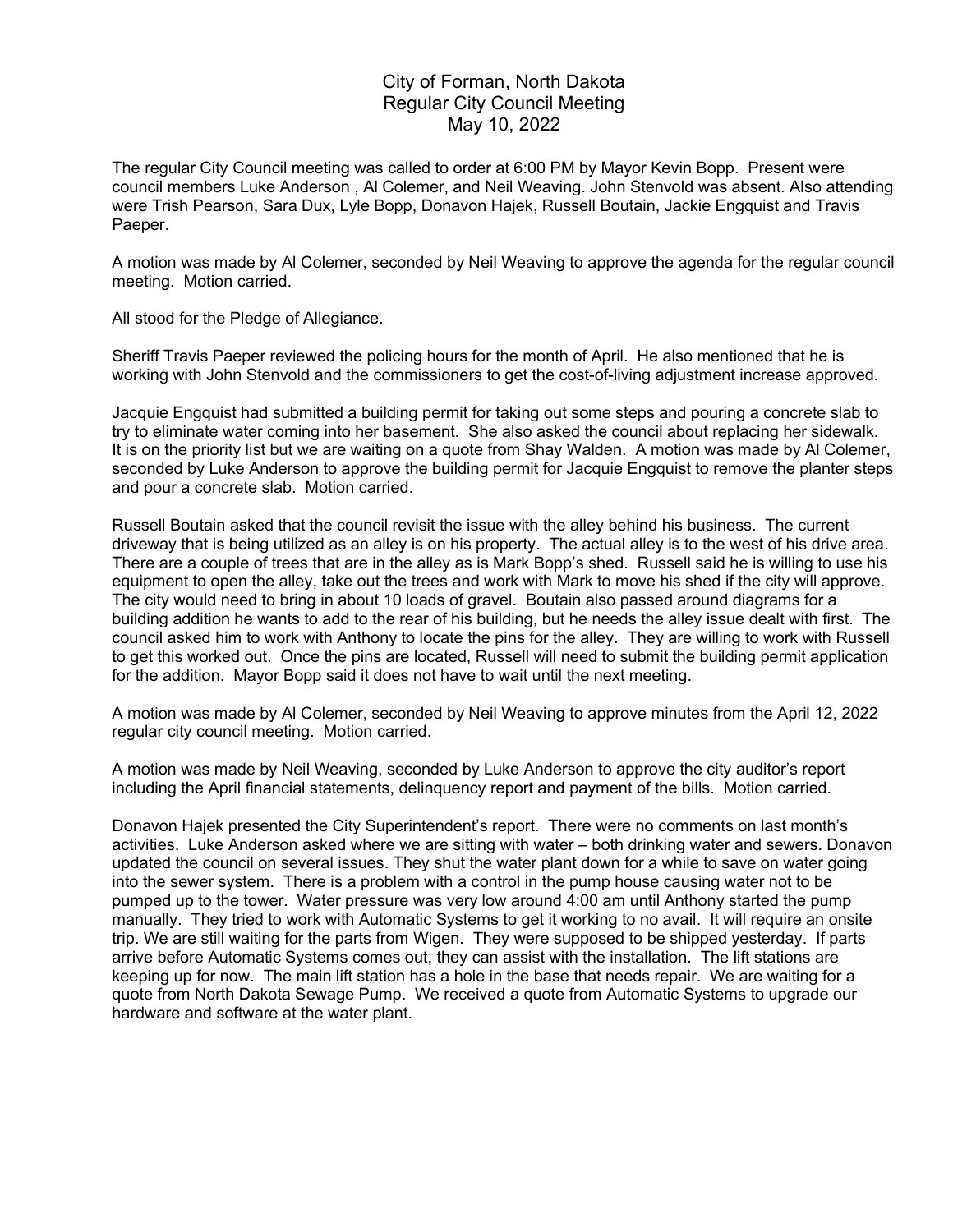Sheriff Paeper had asked that the city please act on the stop signs along the frontage road but particularly by Kwik Stop. We have discussed it for over a year and have not done anything. Donavon will work with Travis to get something in place before the next meeting. Luke discussed locations to put in one or two handicap parking spaces at the drug store. He felt one space on Main Street was sufficient given the volume, but Al Colemer pointed out that a space on Antelope would be considered van accessible. They considered only the Antelope side, but Main Street is better for handicapped persons who still drive. They decided to go with two spaces. Donavon will check to see if we have any blue paint at the shop. Luke will ask the drug store if we can mount signs on their building.

Al Colemer said that the dead-end sign on his street can be removed as it is not in good condition and not serving any purpose. Kevin asked that the speed limit sign on Main Street be removed for now until we can find a better and more stable location for it.

The Bobcat arrived last Friday and the old one picked up. The old grapple was sold to Mark Bopp. We should be receiving a check for that.

We will need some help with summer mowing until we can get a maintenance worker hired.

The council discussed replacement of some sections of sidewalk. Attorney Lyle Bopp researched the city ordinances. As it stands, the owner is responsible for the care, maintenance and repair or replacement of the sidewalk adjacent to their property. The process is for the city to notify the property owner of the need and give them the opportunity to do the work. If they do not, the city can do the work and charge it against their taxes. Historically, the city has cost shared sidewalk work with property owners, but it is not in our ordinances or policies. We are under no obligation to do so. Luke said we do not want to change the ordinance but the city can always choose to repair or replace sections of sidewalk if it is within our budget. Trish Pearson said that we put \$15,000 in our sidewalk budget last year to address several areas. Luke Anderson said the city should take care of the priority list to the extent of our budget this year and take it one year at a time. Lyle said to check on the availability of infrastructure funds that might be available for sidewalks. Talk with the City of Milnor or Interstate Engineering.

Any work on updating ordinances is on hold until the North Dakota League of Cities releases their updated sample ordinances.

Sara Dux reviewed her activities for the month. The new city signs will be ready to install on May 19. Sara has removed the old letters from two of the three signs. Anthony and Donavon will stain the wood on the signs when they get a break in the weather and water issues. Sara asked the council to look at solar lights to light up the signs. The council asked Russell Boutain if he could get lights. Lighting will need to be powerful enough to illuminate the large signs and have enough battery power to last through a night. Sara said that Car Fest is June 11<sup>th</sup>. She would still like to have a meeting with all parties involved to bring together the details. Kevin will arrange that meeting. The new Scoop is up and running and we have over 300 subscribers. The bank had about 900 on their list. We will ask them to send out another email to remind people to contact Sara to be on the mailing list.

We have a possibility to do some extra security upgrades with a homeland security grant. We might be able to include some of the planned work at the water plant. Trish Pearson will read the grant guidance and submit an application if it will work for our projects.

Sargent County Emergency Management is updating their Integrated Preparedness Plan. They have a survey that needs to be completed this week. Kevin will work with Wendy to complete the survey.